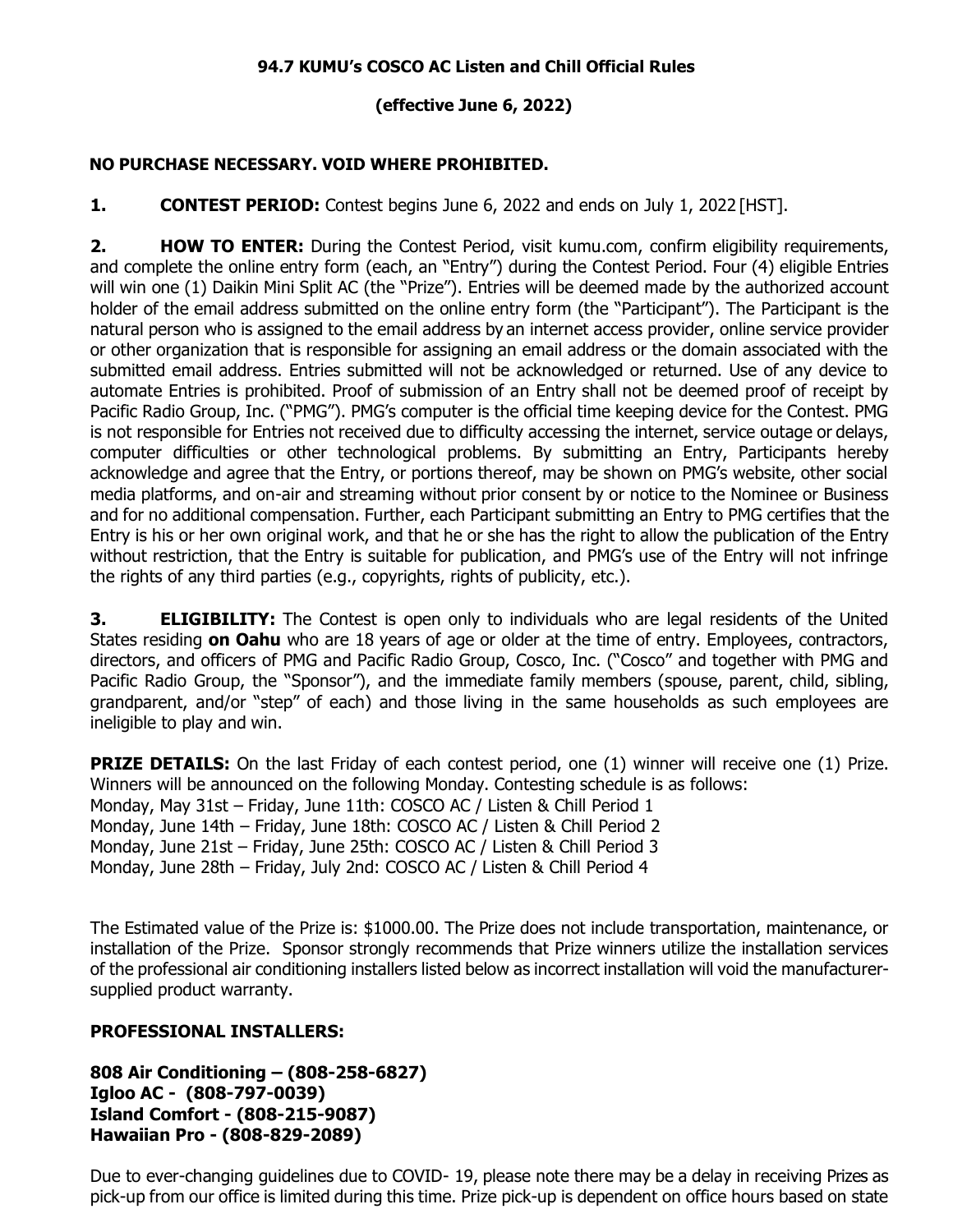guidelines.

Sponsor does not assume responsibility if Prize providers change rules and restrictions, and in the event that the Prize provider is unable to provide the winner with their Prize(s). All Prize(s) are awarded "AS IS" and without warranty of any kind, express or implied (including, without limitation, any implied warranty of merchantability or fitness for a particular purpose), except as may be provided by the Prize manufacturer. Prize winner(s) will be solely responsible for all federal, state and/or local taxes, and for any other fees or costs associated with the Prize(s) they receive, regardless of whether they, in whole or in part, are used. The approximate retail value ("ARV") of the Prize(s) is based on available information provided to Sponsor and the value of any Prize awarded to a winner may be reported for tax purposes as required by law. The winner(s) may be required to provide Sponsor with a valid social security number or tax identification number before the Prize(s) will be awarded for tax reporting purposes. An IRS Form 1099 may be issued in the name of winner(s), or if a minor in the jurisdiction in which s/he resides, in the name of his/her parent or legal guardian, for the actual value of the Prize(s) received. Unclaimed Prize(s) will be forfeited. Sponsor is not responsible for and will not replace any lost, mutilated or stolen Prize(s). If the winner does not accept or use the entire Prize, the unaccepted or unused part of the Prize will be forfeited and Sponsor will have no further obligation with respect to that Prize or portion of the Prize.

**4. WINNER NOTIFICATION:** Each potential winner will be notified by: (a) phone call to the provided phone number in the applicable Entry. Each potential Prize winner will be required to respond within twenty-four (24) hours or Prize will be forfeited and may be awarded to an alternate winner. Sponsor is not responsible for suspended or discontinued wireless or land line phone service which may result in a potential winner not receiving initial Prize notification. Upon potential Prize winner's response to qualification, the potential Prize winner may be sent an Affidavit of Eligibility and Liability/Publicity Release (where permitted by law) to be signed and returned within the number of days indicated on the Affidavit of Eligibility. In the event (i) the attempted notification is returned as undeliverable without a forwarding address; (ii) a telephone or text message notification is not confirmed to Sponsor within twenty-four (24) hours after delivery to potential winners; (iii) any required documents are not returned within thirty (30) days; or (iv) if a winner is unable to accept the Prize as stated, the Prize will be forfeited and may be awarded to an alternate winner.

**5. LIMITATIONS OF LIABILITY:** Sponsor assumes no responsibility or liability for (a) any incorrect or inaccurate Entry information, or for any faulty or failed electronic data transmissions; (b) any unauthorized access to, or theft, destruction or alteration of Entries at any point in the operation of this Contest; (c) any technical malfunction, failure, error, omission, interruption, deletion, defect, delay in operation or communications line failure, regardless of cause, with regard to any equipment, systems, networks, lines, satellites, servers, camera, computers or providers utilized in any aspect of the operation of the Contest; (d) inaccessibility or unavailability of any network or wireless service, the Internet or website or any combination thereof; (e) suspended or discontinued Internet, wireless or land line phone service; or (f) any injury or damage to participants or to any other person's computer or mobile device which may be related to or resulting from any attempt to participate in the Contest or download of any materials in the Contest. If, for any reason, the Contest is not capable of running as planned for reasons which may include without limitation, infection by computer virus, tampering, unauthorized intervention, fraud, technical failures, or any other causes which may corrupt or affect the administration, security, fairness, integrity or proper conduct of this Contest, then Sponsor reserves the right at its sole discretion to cancel, terminate, modify or suspend the Contest in whole or in part. In such event, Sponsor shall immediately suspend all Entries and/or drawings and Prize awards, and Sponsor reserves the right to award any remaining Prizes (up to the total set forth in these Official Rules) in a manner deemed fair and equitable by Sponsor, such as by way of example and not by way of limitation, in a random drawing from among all eligible, non-suspect Entries received up to the time of the impairment, and Sponsor shall not have any further liability to any participant in connection with the Contest. Sponsor may modify and amend these Official Rules as they may appear online from time to time during the Contest Period promotion for clarification purposes without materially affecting the terms and conditions of the Contest.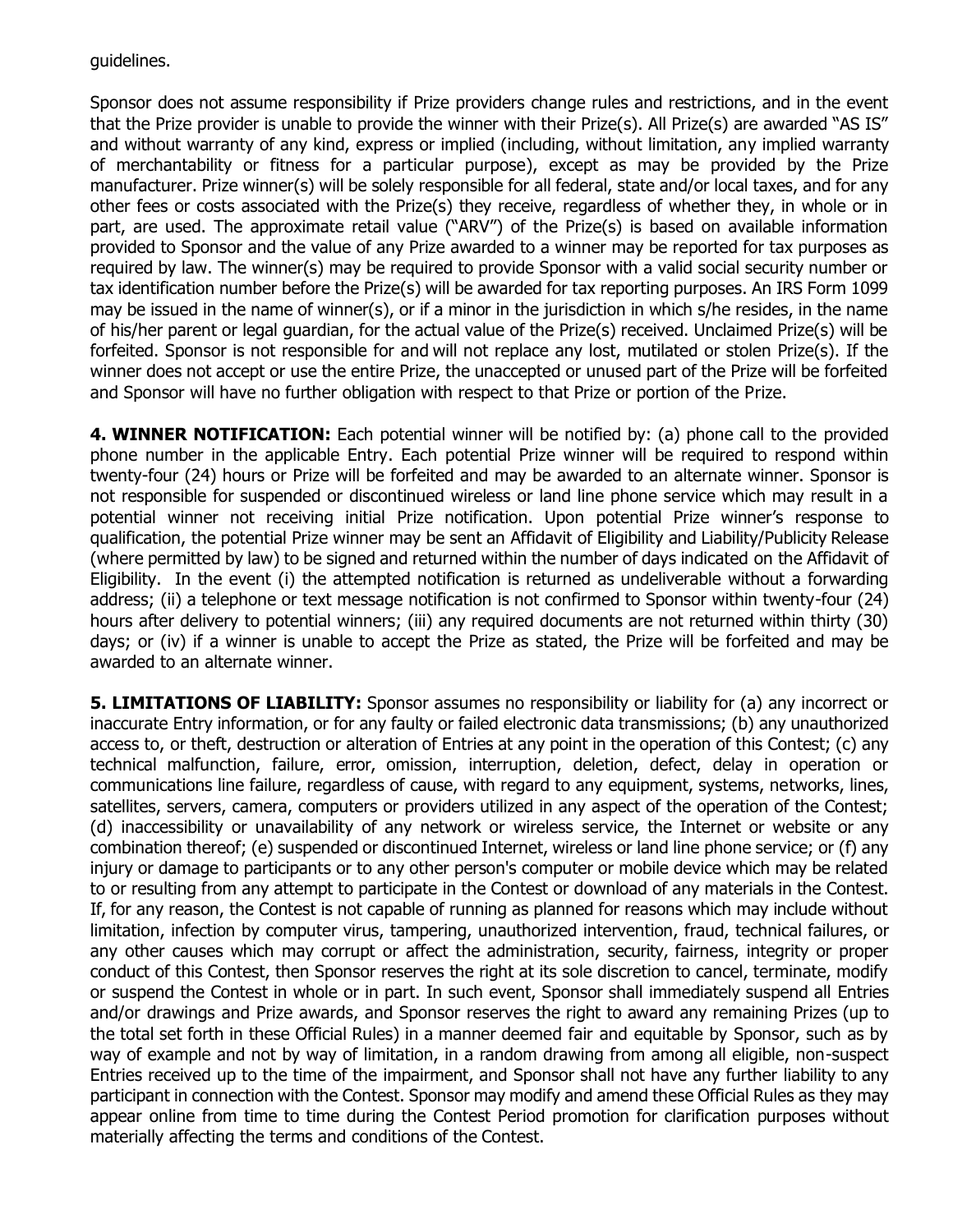**6. WINNER RELEASES:** By participating in the Contest, Participants agree to be bound by these Official Rules as may be amended from time to time, release Sponsors from and against any and all liability, claims or actions of any kind whatsoever for injuries, damages, or losses to persons or property which may be sustained in connection with submitting a play or otherwise participating in any aspect of the Contest, the receipt, ownership or use of any Prize awarded, or while preparing for any Prize-related activity, or any typographical or other error in these Official Rules, or the announcement or offering of any Prize. The Sponsor does not make, and is not responsible in any manner for, any warranties, representations, or guarantees, express or implied, in fact or law, relating to any Prizes and regarding the use, value or enjoyment of the Prize, including, without limitation, its quality, mechanical condition, or fitness for a particular purpose. Except where prohibited by law, winner grants to Sponsor the right to print, publish, broadcast and use worldwide in any media now known or hereinafter known, the winner's name, address, voice, statement, picture or other likeness, without additional compensation, for public relations, advertising and promotional purposes as may be determined by Sponsor. Participants agree to indemnify, defend and hold harmless Cosco and its managers, officers, and employees from and against any and all claims, demands, penalties, suits, actions, losses, damages, and costs and expenses in connection therewith arising out of the Prize.

**7. GENERAL CONDITIONS:** This Contest is governed by the laws of the United States and of the State of Hawaii without respect to conflict of law doctrines. Prize winner is solely responsible for any and all taxes and related expenses on the Prize, and may receive an IRS Form 1099 for the ARV of the Prize. Unclaimed prize(s) will not be awarded. No substitution of Prize is offered, no transfer of Prize to a third party is permitted, and non-cash Prizes may not be redeemed for cash value except at Sponsor's sole discretion. All other expenses on the receipt and use of the Prize not specifically mentioned herein are solely the responsibility of the winner. Any difference between the stated value of any prize and the actual retail value will not be awarded. Any portion of a Prize not accepted by winner will be forfeited. Upon forfeiture for any reason as stated in these Official Rules, no compensation will be given. All federal, state and local laws & regulations apply. Any personal information provided in connection with participation in the Contest will only be used by Sponsor to notify a potential winner and/or fulfillment of a Prize.

**8. CONDUCT:** By participating in this Contest, participants agree to be bound by these Official Rules and the decisions of the Sponsor that shall be final and binding in all respects. Failure to comply with these Official Rules may result in disqualification. Sponsor reserves the right, at its sole discretion, to disqualify any individual found to be tampering with the play process or the operation of the Contest; or to be acting in any manner deemed by Sponsor to be in violation of the Official Rules; or to be acting in any manner deemed by Sponsor to be unsportsmanlike or disruptive, or with intent to annoy, abuse, threaten or harass any other person. CAUTION: ANY ATTEMPT BY A USER OR PARTICIPANT OR ANY OTHER INDIVIDUAL TO DELIBERATELY DAMAGE ANY WEBSITE ASSOCIATED WITH THIS CONTEST OR UNDERMINE THE LEGITIMATE OPERATION OF THE CONTEST IS A VIOLATION OF CRIMINAL AND CIVIL LAWS AND SHOULD SUCH AN ATTEMPT BE MADE, SPONSOR AND ITS AGENTS RESERVE THE RIGHT TO SEEK DAMAGES (INCLUDING ATTORNEYS' FEES) AND OTHER REMEDIES FROM ANY SUCH PERSON OR PERSONS RESPONSBILE FOR THE ATTEMPT TO THE FULLEST EXTENT PERMITTED BY LAW.

**9. CONCERT TRAVEL DISCLAIMER:** If a trip prize is awarded, such prize includes round-trip, coach class air transportation for winner from a major commercial airport near winner's home to the destination and a double occupancy standard hotel room as specified in the applicable contest rules. Actual value of the trip will depend on point of departure and any airfare fluctuations. Any difference between stated value and actual value will not be awarded. Selection of airline and hotel are solely within Sponsor's discretion. Meals, gratuities, luggage fees, incidental hotel charges and any other travel-related expenses not specified are the sole responsibility of winner and travel guest. All travel must be taken on dates specified or travel prize will be forfeited and may be awarded to an alternate winner; no alternative travel dates are available. Exact travel dates and arrangements subject to availability. Winner and travel guest(s) must travel on same itinerary. If winner is eligible, but a minor in his/her state of residence, the travel guest must be winner's parent or legal guardian. A minor may accompany winner as a travel guest only if the winner is the minor's parent or legal guardian. Minors must be accompanied at all times during trip (including, but not limited to, in-flight, hotel stay and all prize-related events) by minor's parent or legal guardian. Travel guests must sign and return a travel release before any ticketing of travel occurs. Winner and guest must have all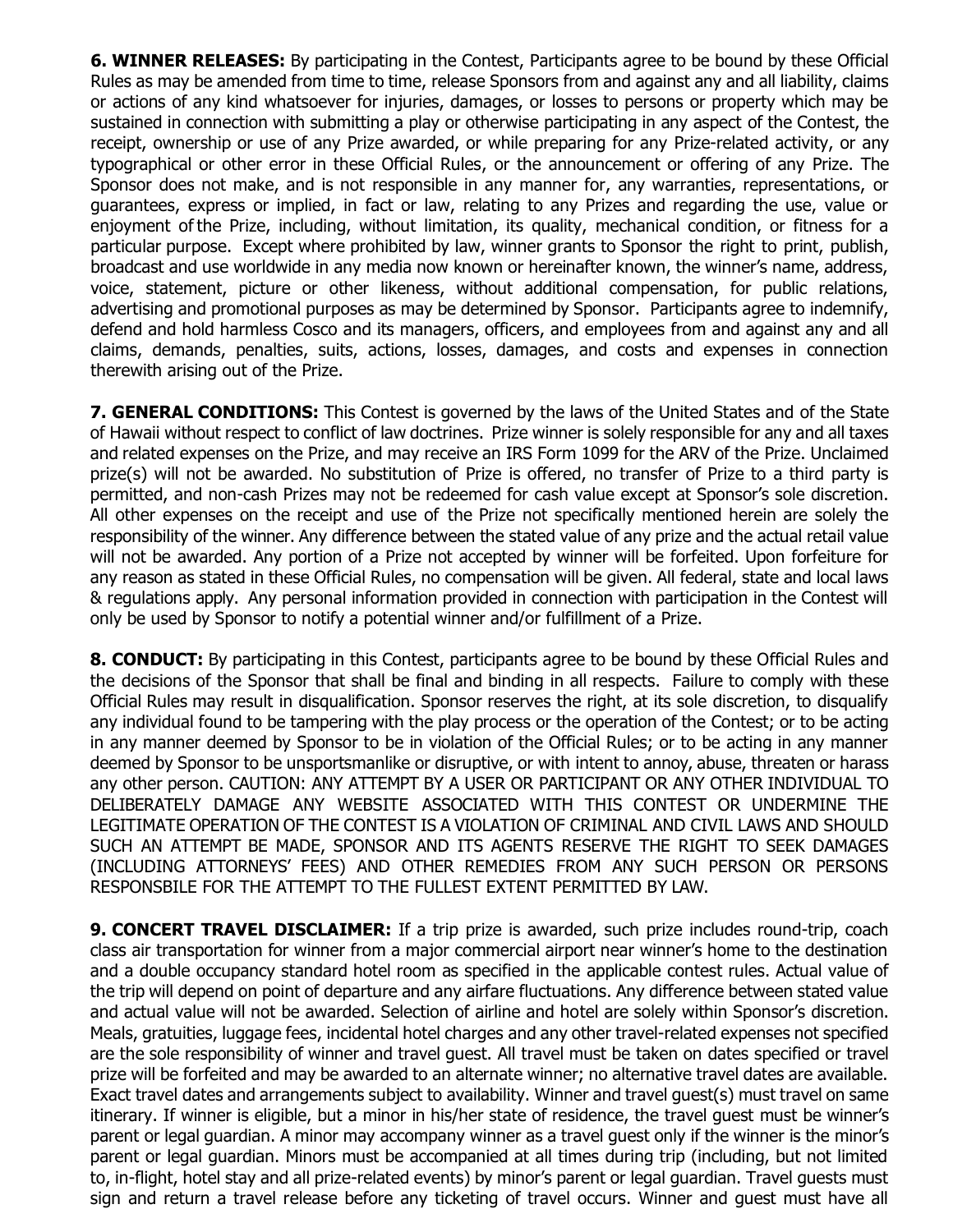necessary identification and/or travel documents (e.g., a valid U.S. driver's license) required for travel. Airline tickets are non- refundable/nontransferable and are not valid for upgrades and/or frequent flyer miles. All airline tickets are subject to flight variation, work stoppages, and schedule or route changes. The difference in value will not be awarded to the travel prize winner. Contest Entities shall not be responsible for any cancellations, delays, diversions or substitution or any act or omissions whatsoever by the air carriers, hotels, venue operators, transportation companies, travel prize providers or any other persons providing any travel prize-related services or accommodations. Additional travel prize award details and travel information to be provided to the prizewinner at the time of notification. Travel prize winner and guest(s) are also responsible for obtaining travel insurance (and all other forms of insurance) at their option and hereby acknowledge that the Company has not and will not obtain or provide travel insurance or any other form of insurance. Lost, stolen or damaged airline tickets, travel vouchers or certificates will not be replaced or exchanged. If the travel prize winner(s) is unavailable for travel on the designated dates, the travel prize winner(s) will forfeit his/her rights to the travel prize, no cash substitution shall be offered, and the Company shall have no further responsibility for that portion of the travel prize. Certain travel restrictions and blackout dates may apply. Any and all airport transfers, ground transportation, meals, incidentals, gratuities, phone calls, luggage fees, travel insurance and applicable taxes (including, but not limited to all local, state and federal taxes) and any and all other expenses not specifically mentioned in the Official Rules are the sole responsibility of the travel prize winner. If, for any reason, any part of the trip package is canceled or shall become unavailable, postponed or canceled, the Company shall have no further responsibility for that portion of the travel prize and the travel prize will be awarded without the inclusion of the item on the same itinerary. If concerts or other ticketed events have been awarded as part of a travel prize package and the concert or event is postponed, rained out, canceled, or for other reasons beyond our control does not occur, the Sponsor will not be responsible for replacing that portion of the travel prize. Sponsor is not responsible for late, lost, damaged or stolen luggage. Any provided tickets are subject to certain terms and conditions specified thereon, and seat locations are as solely determined by Sponsor. Sponsor is not responsible for any travel delays, flight cancellations or difficulty. If travel delays, cancellations or difficulty prevent arrival in time for any and all elements of trip, the Company is not responsible for awarding any compensation in lieu thereof. Any changes to completed travel arrangements, once booked, are the sole responsibility of the winner, and are solely at the winner's expense. All travel prizes or travel prize vouchers must be redeemed as stated in the travel prize notification or otherwise stated in the Official Rules. Winner agrees that acceptance of any trip taken as a travel prize is done so entirely upon their own initiative, risk, and responsibility. BY ACCEPTING A TRAVEL PRIZE, WINNERS ACCEPT THE INHERENTLY DANGEROUS NATURE AND RISK IN ANY TRAVEL OR TRANSPORTATION, INCLUDING BOATING, SUCH RISK INCLUDING PERSONAL INJURY AND/OR DEATH, ACKNOWLEDGES THAT HIS/HER PARTICIPATION IN THE TRAVEL PRIZE EVENT IS VOLUNTARY, ACKNOWLEDGES THAT THERE ARE NATURAL FACTORS AND OCCURRENCES WHICH MAY IMPACT ON OR AFFECT THE SAFETY OF THE ACTIVITIES HE/SHE IS PARTICIPATING IN AND HE/SHE ASSUMES THE RISK OF SUCH FACTORS AND OCCURRENCES AND AGREES THAT THE COMPANY AND RELEASED PARTIES SHALL NOT BE IN ANY WAY RESPONSIBLE FOR ANY RESULTING INJURY AND/OR DEATH.

**10. MISCELLANEOUS:** The Sponsors are not responsible or liable to any Participant, winner or any other person claiming through such Participant or winner for failure to supply the Prize or any part thereof, by reason of any acts of God, any action, regulation, order or request by any governmental or quasigovernmental entity (whether or not the action, regulations, order or request proves to be invalid), equipment failure, threatened terrorist acts, terrorist acts, air raid, blackout, act of public enemy, earthquake, volcanic eruption, war (declared or undeclared), fire, flood, epidemic, explosion, unusually severe weather, hurricane, embargo, labor dispute or strike (whether legal or illegal) labor or material shortage, transportation interruption of any kind, work slow-down, civil disturbance, insurrection, riot, or any other cause beyond the Sponsor's sole control. All taxes, related fees, other costs and expenses related to Prize acceptance and use not specified in the specific contest rules as being provided are the sole responsibility of prizewinner.

If a contest is a call in to win contest and/or a telephone is needed to participate in the Contest, participants are restricted to the use of ordinary telephone equipment. Participants that enable the "Caller ID" block function will not be allowed to participate unless they enter their correct area code and telephone number if prompted, or disable the features inhibiting their participation in the Contest. Participants using